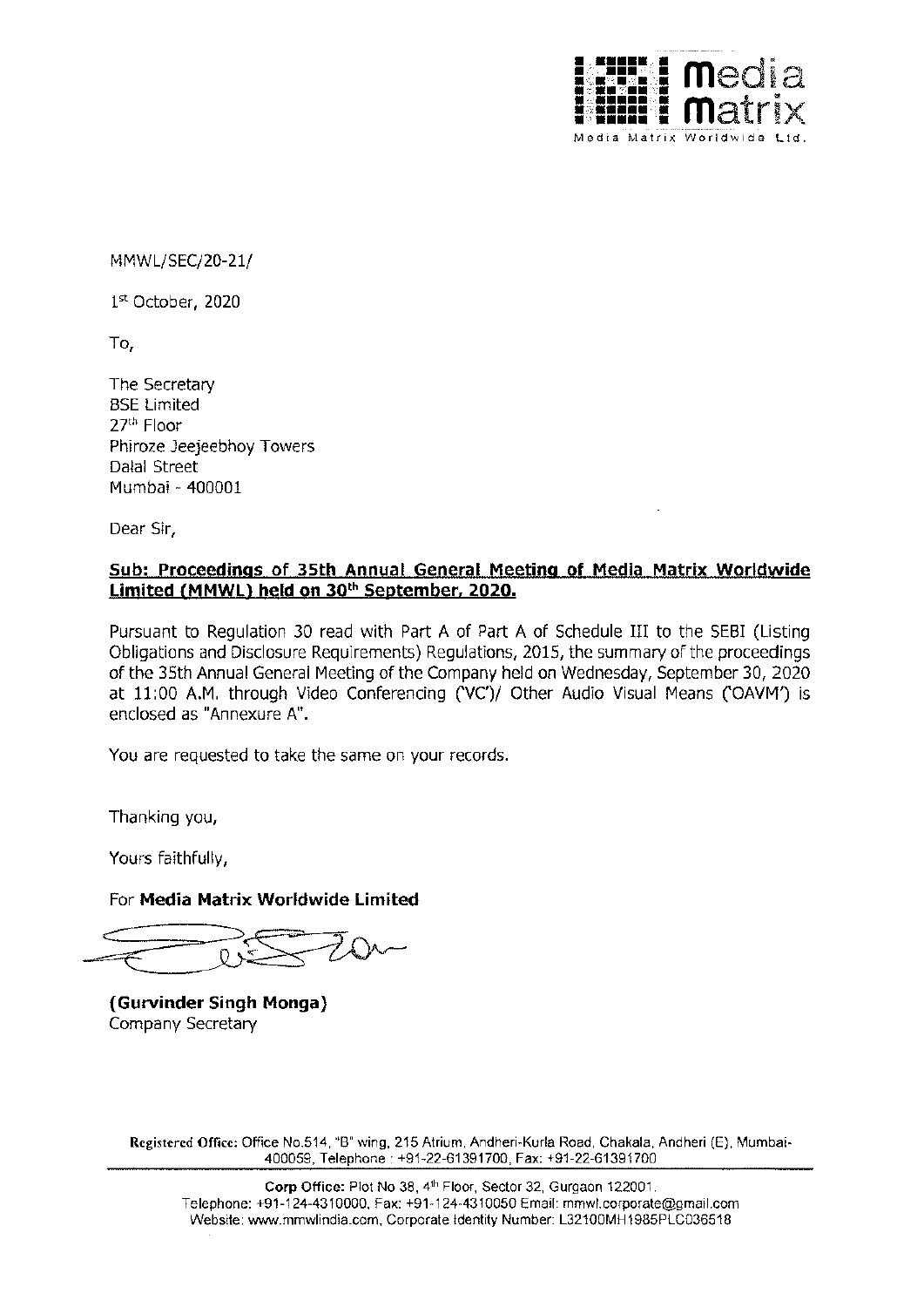

## **Annexure -A**

## **SUMMARY OF PROCEEDINGS OF 35TH ANNUAL GENERAL MEETING OF THE MEMBERS OF MEDIA MATRIX WORLDWIDE LIMITED HELD ON WEDNESDAY, THE J0TH DAY OF SEPTEMBER, 2020 AT 11:00 A.M.**

**Venue:** Deemed Venue was 18, Swastik Court, 1<sup>st</sup> Pasta Lane, Colaba, Mumbai - 400005 from where Chairman of the Meeting conducted the 35th Annual General Meeting

**Day, Date and Time:** Wednesday, September 30, 2020 at 11:00 A.M.

The Company Secretary welcomed all the Members present through Video conference [VC'). He informed the members that in view of the continuing Covid-19 pandemic, the Ministry of Corporate Affairs ("MCA'') vide its circular dated May 05, 2020 read with circulars dated April 08, 2020 and April 13, 2020 (collectively referred to as "MCA Circulars") and Securities and Exchange Board of India ("SEBI'') vide circular dated May 12, 2020 ("SEBI Circular'') permitted the holding of the Annual General Meeting ("the Meeting") through VC / OAVM, without the physical presence of the Members at a common venue.

In compliance with the provisions of the Companies Act, 2013 ("Act''), SEBI (Listing Obligations and Disclosure Requirements) Regulations, 2015 ("Listing Regulations''), MCA Circulars and SEBI Circular, the Meeting of the Company was held through VC and the Company had taken all requisite steps to enable Members to participate and vote on the items being considered in the AGM. He informed the Members about some basic instructions with respect to the participation at the AGM through VC.

The Company Secretary further informed the Members about the presence of following Directors who attended the AGM through video conference:

- Shri Chhattar Kumar Goushal, Independent Director and Chairman of the Audit Committee and member of Nomination and Remuneration, Stakeholders and Relationship Committee.
- Shri Sandeep Jairath, Whole-time Director cum Chief Financial Officer of the Company and member of the Audit Committee.
- Shri Aasheesh Verma, Independent Director and Chairman of the Nomination and Remuneration Committee.
- Shri Suresh Bohra, Independent Director and Chairman of the Stakeholders and Relationship Committee, member of Nomination and Remuneration and Audit Committee.
- Smt. Mansi Gupta, Independent Director.
- Smt. Bela Banerjee, Non-Executive Director and member of Nomination and Remuneration Committee.
- Shri Sunil Batra, Non-Executive Director and member of Stakeholders Relationship Committee.

The Company Secretary also informed the presence of Shri Naveen Jain, the representative of statutory auditors i.e. M/s Khandelwal Jain & Co., Chartered Accountants and Shri Mohd. Zafar, Partner of MZ & Associates, secretarial auditor and scrutinizer of this meeting who attended the AGM through video conference.

Shri Chhattar Kumar Goushal, Chairman of the Board Meetings was elected as Chairman of the AGM and presided over the Meeting. The Members were also apprised about the availability of all the requisite statutory registers and other relevant documents as referred in the notice and the explanatory statement.

**Registered Office:** Office No.514, "B" wing, 215 Atrium, Andheri-Kurla Road, Chakala, Andheri (E), Mumbai-400059, Telephone: +91-22-61391700, Fax: +91-22-61391700

Corp Office: Plot No 38, 4<sup>th</sup> Floor, Sector 32, Gurgaon 122001. Telephone: +91-124-4310000, Fax: +91-124-4310050 Email: mmwl.corporate@gmail.com Website: www.mmwlindia.com, Corporate Identity Number: L32100MH1985PLC036518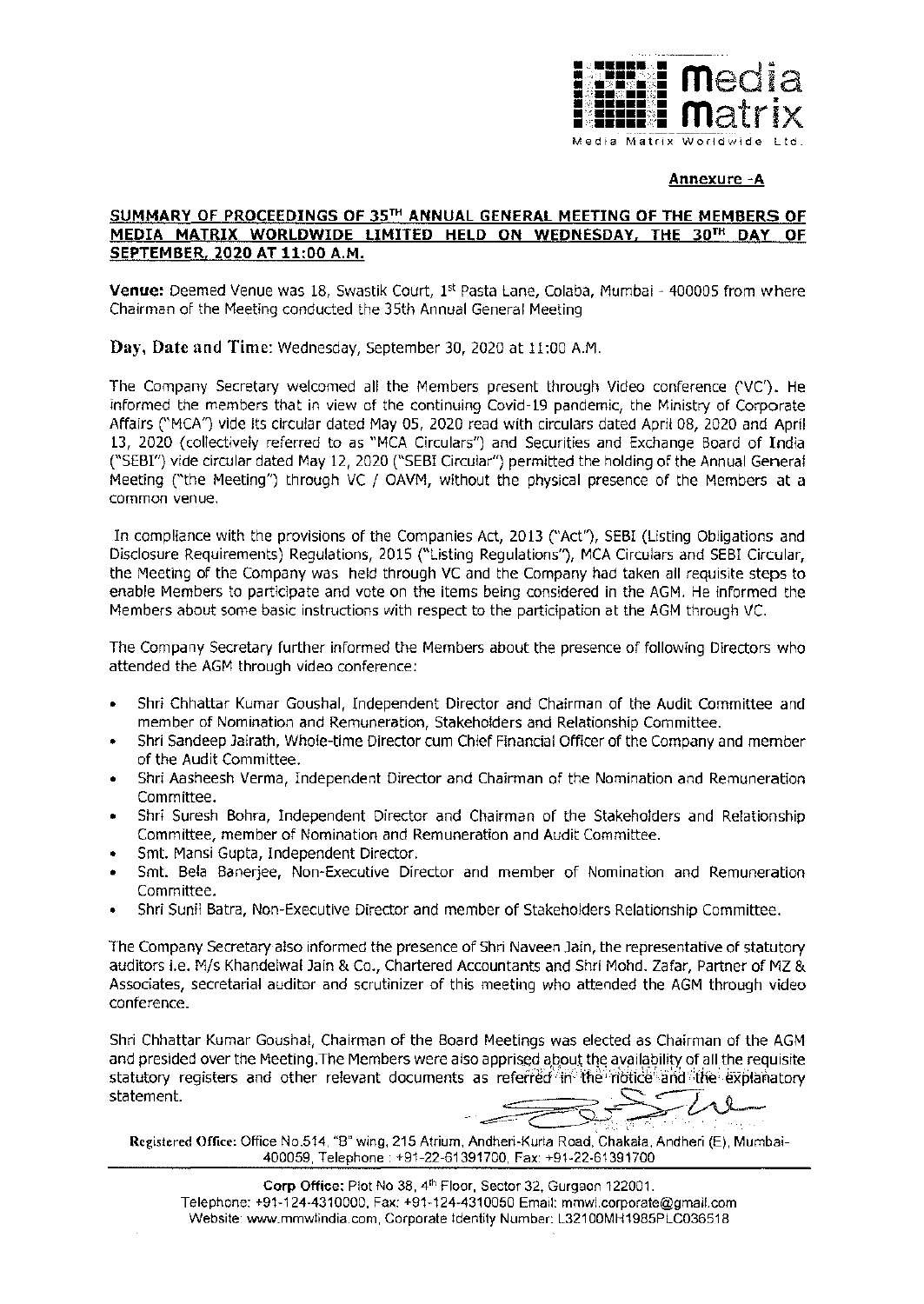

The Company Secretary also informed about the presence of requisite quorum to conduct the proceedings of this meeting. Thereafter Chairman declared that the quorum being present the meeting is called to order.

The Company Secretary further informed the Members that the Company, in accordance with the Companies Act, 2013 & SEBI (Listing Obligations and Disclosure Requirements) Regulations, 2015, had provided facility to all the Members as on September 23, 2020 ("the Cut-off Date") to exercise their votes on the items of business given in the Notice through remote electronic voting system provided by National Securities Depository Services Limited (NSDL). The remote e-voting period commenced on Sunday, 27<sup>th</sup> September, 2020 at 09.00 A.M. and concluded on Tuesday, 29<sup>th</sup> September, 2020 at 5.00 P .M. The Company Secretary also informed about the Members about the availability of e-voting system during the AGM for those present in the AGM through VC/OAVM and who have not cast their votes through remote e-voting. He further informed that Members attending the AGM who have not cast their vote by remote e-voting are entitled to exercise their right to vote bye-voting during the AGM, which shall remain active for 15 minutes after the closure of this AGM by the Chairman.

The Company Secretary informed that the Board of Directors had appointed MZ & Associates as the Scrutinizer for the purpose of scrutinizing the remote e-voting process and e-voting during the AGM, in a fair and transparent manner. He also informed that the combined results of remote e-Voting and e-Voting during the 35th AGM for the resolutions would be declared within 48 hours of the conclusion of AGM on receipt of the Scrutinizer's report and the Results/ Scrutinizer's report will be placed on the website of the Company, and the same shall also be submitted to the Stock Exchange viz. BSE Limited and will also be placed on the website of NSDL in compliance with the provisions of the Companies Act, 2013 and the SEBI (Listing Obligations and Disclosure Requirements) Regulations, 2015.

The Company Secretary further read the items of the Ordinary and Special Business to be transacted at the 35th Annual General Meeting, as mentioned below:

- 1. To receive, consider and adopt the Audited Financial Statements of the Company for the financial year ended 31st March, 2020, Reports of the Board of Directors' and Auditors' as an **Ordinary Resolution.**
- 2. To receive, consider and adopt the Audited Consolidated Financial Statements of the Company for the financial year ended 31<sup>st</sup> March, 2020 and Auditors' Report thereon as an **Ordinary Resolution.**
- 3. To re-appoint Smt. Bela Banerjee, (DIN: 07047271), Director who retires by rotation and being eligible offers herself for re-appointment as an **Ordinary Resolution.**
- 4. To Appoint M/s Khandelwal Jain & Co., Chartered Accountants (Firm Registration No. 105049W), as Statutory Auditors and to fix their remuneration as an **Ordinary Resolution.**
- 5. To Appoint Smt. Mansi Gupta (DIN: 07383271) as an Independent Director of the Company as an **Ordinary Resolution.**
- 6. To re-appoint Shri Sandeep Jairath (DIN 05300460) as Whole-time Director cum Chief Financial Officer of the Company as an **Ordinary Resolution.**

Thereafter, the Chairman addressed the Members and delivered his speech.

The Company Secretary informed that the Auditors' Report does not have any qualifications, observations or comments on financial transactions or matters which have any adverse effect on the functioning of the Company. functioning of the Company.

0 andia vinde (Gur

Registered Office: Office No.514, "B" wing, 215 Atrium, Andheri-Kurla Road, Chakala, Andheri (E), Mumbai-400059, Telephone: +91-22-61391700, Fax: +91-22-61391700

Corp Office: Plot No 38, 4<sup>th</sup> Floor, Sector 32, Gurgaon 122001. Telephone: +91-124-4310000, Fax: +91-124-4310050 Email: mmwl.corporate@gmail.com Website: www.mmwlindia.com, Corporate Identity Number: L32100MH1985PLC036518